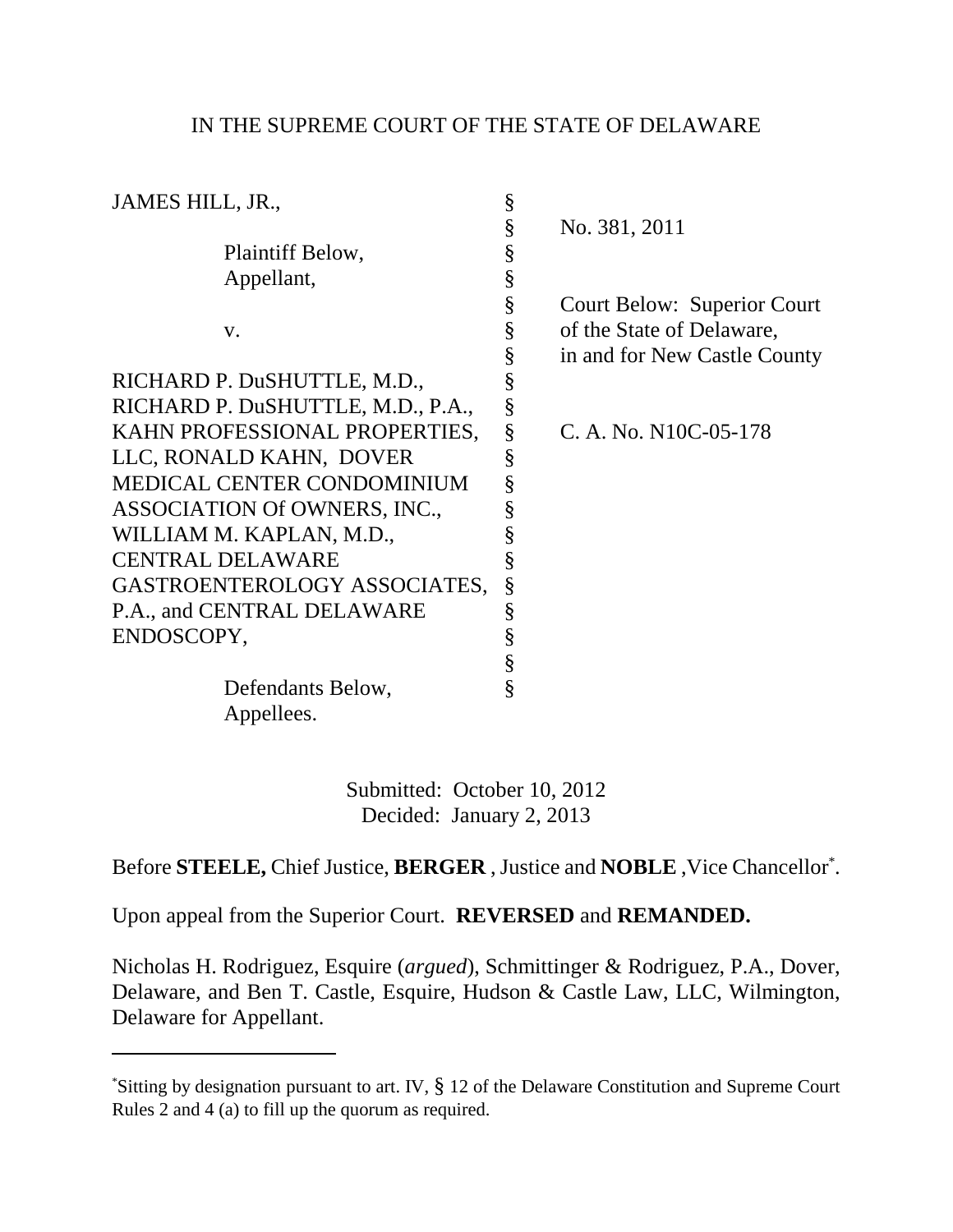Philip T. Edwards, Esquire, Murphy & Landon, Wilmington, Delaware for Appellees Richard P. DuShuttle, M.D., Richard P. DuShuttle, M.D., P.A., Kahn Professional Properties, LLC, Ronald Kahn, Dover Medical Center Condominium Association of Owners, Inc.

Sandra F. Clark, Esquire (*argued*), Reger Rizzo & Darnall, LLP, Wilmington, Delaware for Appellees William M. Kaplan, M.D., Central Delaware Gastroenterology Associates, P.A., and Central Delaware Endoscopy.

**BERGER,** Justice: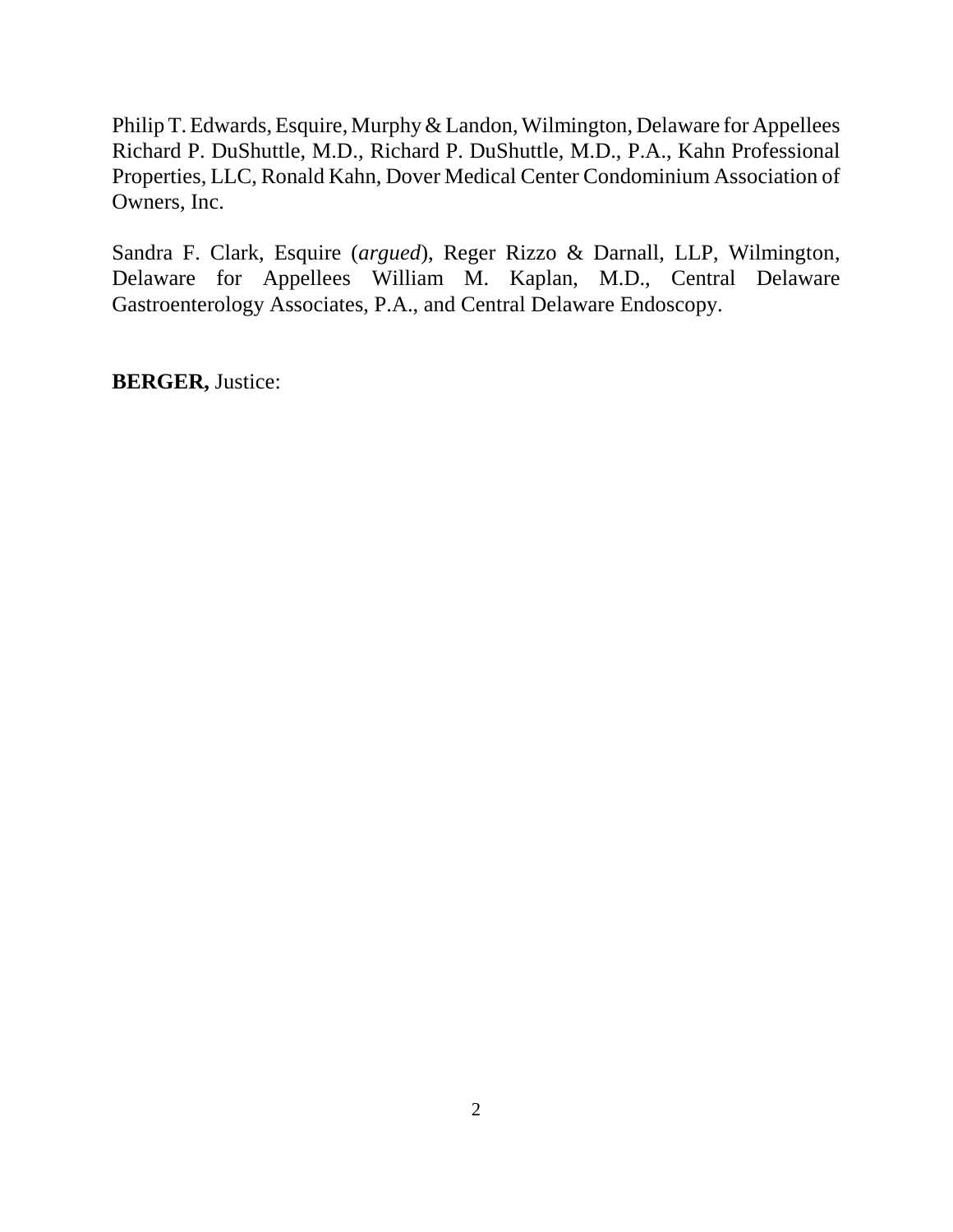In this appeal we consider whether the Superior Court abused its discretion by dismissing a "trip and fall" case because appellant failed to file an expert report. Appellant's counsel did provide medical records, but insisted that a formal expert report was unnecessary because such a report would provide no additional information. Counsel's stubborn refusal to appreciate that an expert report had to be filed is difficult to understand. But the sanction of dismissal was inappropriate under the circumstances. The claim appeared to have merit; there was time to submit the report without impacting the trial date; and the trial court had not imposed lesser sanctions that were ignored. Accordingly, we reverse.

## **Factual and Procedural Background**

James Hill, Jr. injured his left knee when he stepped in a pothole in a parking lot that was owned and managed by Dover Medical Center Condominium Association of Owners, Inc., Ronald Kahn, Richard P. DuShuttle, M.D., William M. Kaplan, M.D., and related professional organizations (collectively, Medical Center). Hill suffered a meniscus tear that required surgery and physical therapy rehabilitation. In May 2010, Hill filed suit, claiming that the Medical Center failed to maintain a safe place of business, failed to warn business invitees of a dangerous condition, and failed to correct a dangerous condition.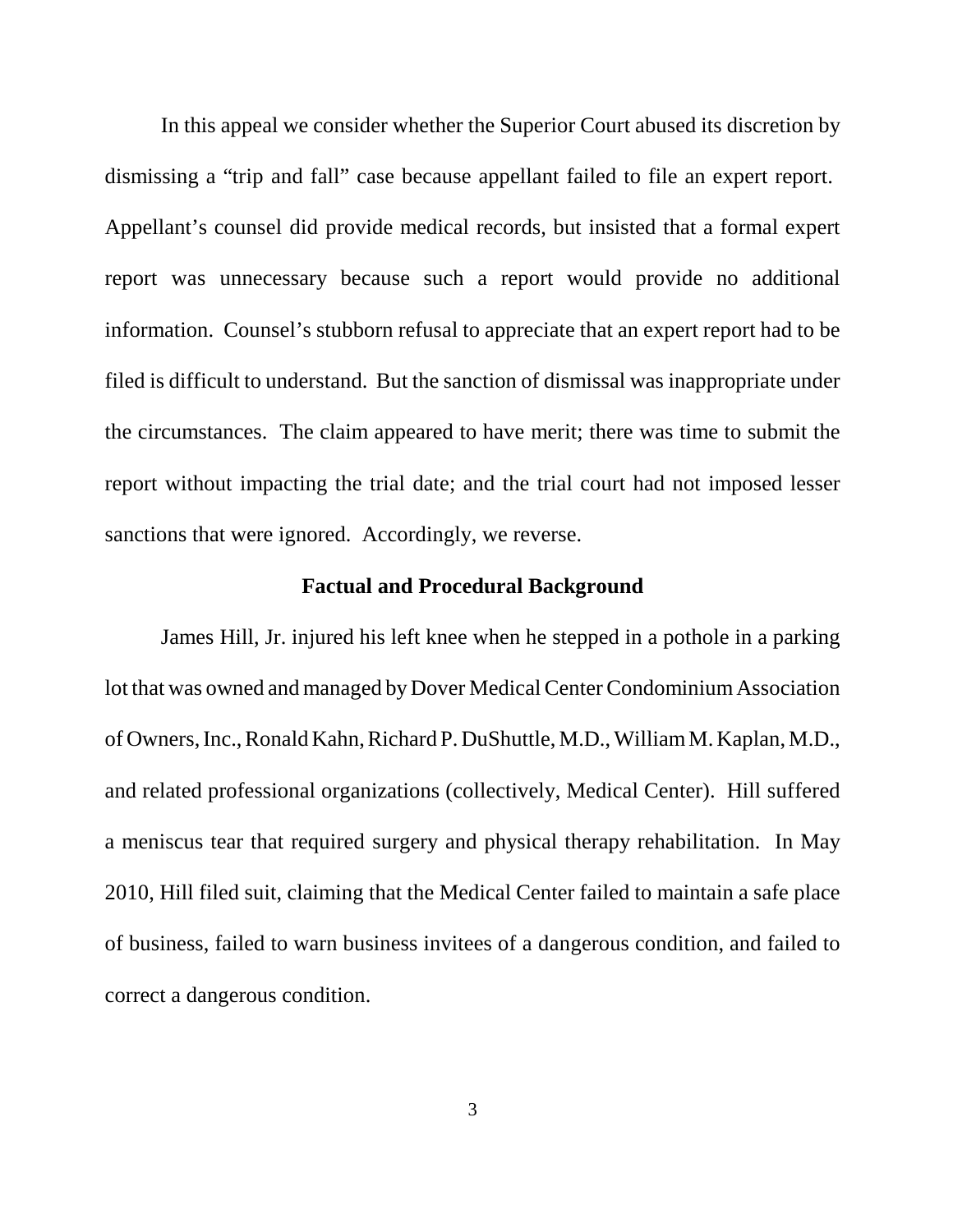In December 2010, the Superior Court entered a Trial Scheduling Order. It set

discovery and other deadlines and scheduled a three day trial to begin on December

5, 2011. The order required Hill to provide expert reports by February 22, 2011.

On that date Hill sent the Medical Center an email:

Phil, this is the date to id. experts. The only experts for plaintiff are treating physicians who will testify consistent with their treating records, which you have  $\dots$ <sup>1</sup>

The Medical Center replied:

\* \* \*

As for your expert disclosures, please accept this email as notice of defendants' position that your expert disclosure is deficient and not in compliance with Superior Court Civil Rule 26 . . . . Defendants request plaintiff . . . provide the expert's identity, the expert's qualifications, the expert's opinions and the bases for those opinions as soon as possible  $\ldots$ <sup>2</sup>

Within minutes, Hill agreed:

OK you win. 2 weeks works and I'll go through the exercise but you won't learn anything new.<sup>3</sup>

Despite Hill's apparent agreement to provide the report, he did nothing. On

March 10, 2011, the Medical Center filed a motion to compel. The motion asked that

<sup>&</sup>lt;sup>1</sup>Appellant's Appendix, A-51.

<sup>2</sup>Appellant's Appendix, A- 50.

<sup>3</sup> *Ibid.*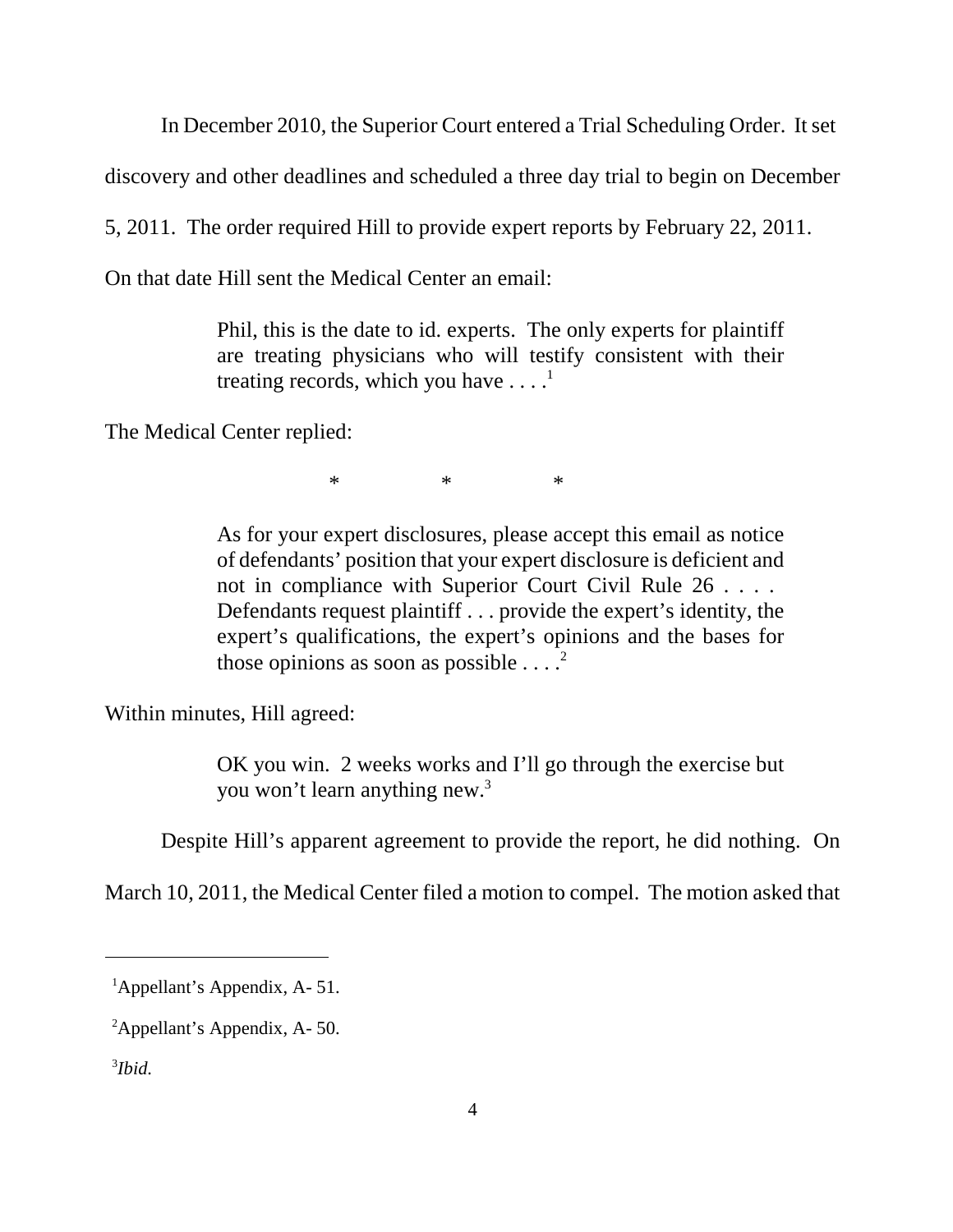Hill be ordered to provide the discovery in seven days. On March 28, 2011, after hearing nothing from Hill, the trial court entered an order requiring that the expert disclosures be provided within seven days. The order also stated that, if Hill failed to comply, he would be barred from providing expert testimony at trial. Somewhat surprisingly, the order extended the Medical Center's expert discovery deadline until July 3, 2011, "if expert disclosures are not produced by April 8, 2011."<sup>4</sup> The quoted language was the trial court's hand written insertion in the form of order submitted by the Medical Center.

Hill did not comply with that order. On April 29, 2011, the Medical Center filed a motion to preclude Hill's expert testimony at trial and to dismiss. Hill responded, arguing that this case is not complicated, and that he would not be presenting an expert on liability. He also argued that the Medical Center has never questioned Hill's injury or the cause of the injury. The Superior Court granted both the motion to exclude expert testimony and the motion to dismiss. This appeal followed.

## **Discussion**

Hill's counsel did his client a great disservice. Counsel is an experienced personal injury trial lawyer, who correctly sized up the case as "straight forward."

<sup>4</sup>Appellant's Appendix, A- 37.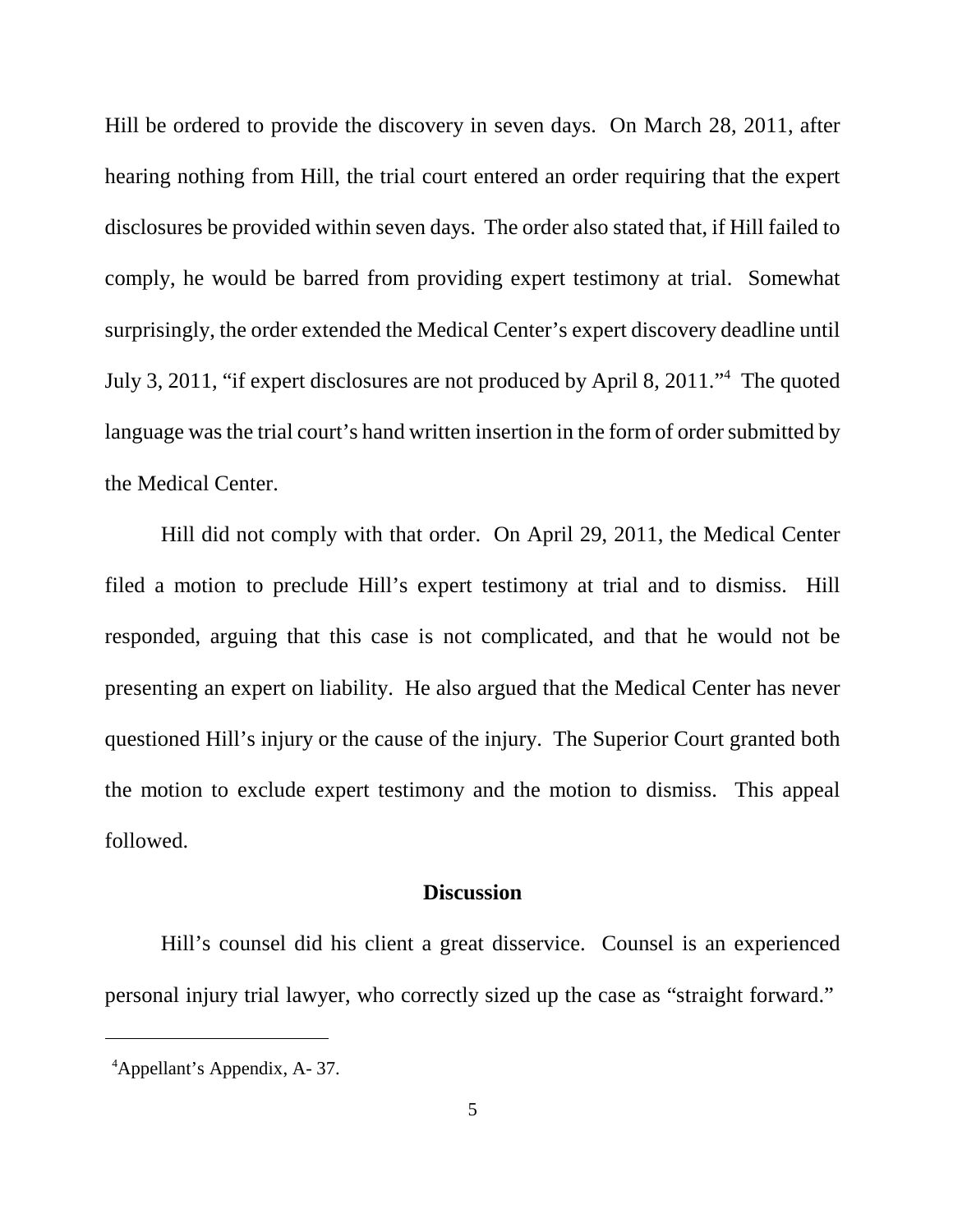Counsel provided Hill's medical records to the Medical Center, and considered the matter of expert disclosures finished. But the Medical Center insisted on disclosure of the expert's identity, qualifications, opinions, and the bases for those opinions.<sup>5</sup> Instead of having the expert draft a one page report that would expressly address each of those matters, counsel for Hill ignored both the Medical Center's informal request, and the trial court's order granting the Medical Center's motion to compel. Apparently, it took a motion to preclude expert testimony and to dismiss to get counsel's attention.

At the argument on the Medical Center's motion to preclude and dismiss, counsel for Hill argued, in essence, that causation is a non-issue. Hill stepped into a pothole and twisted his knee. The medical records establish the extent of Hill's injuries, and there is nothing more to disclose. According to counsel, "any experienced litigator looking at this medical record is going to realize exactly what this case is all about."<sup>6</sup> Counsel's failure to respond to the motion to compel, as well as his approach to the pending motions, may be explained by the fact that counsel expected to work this out without court intervention. He said, "[i]n my experience I just never end up fussing about things like this in these types of cases, but I'm learning

<sup>5</sup> *See*: Super. Ct. Civil R. 26.

<sup>6</sup>Appellant's Appendix, A- 66.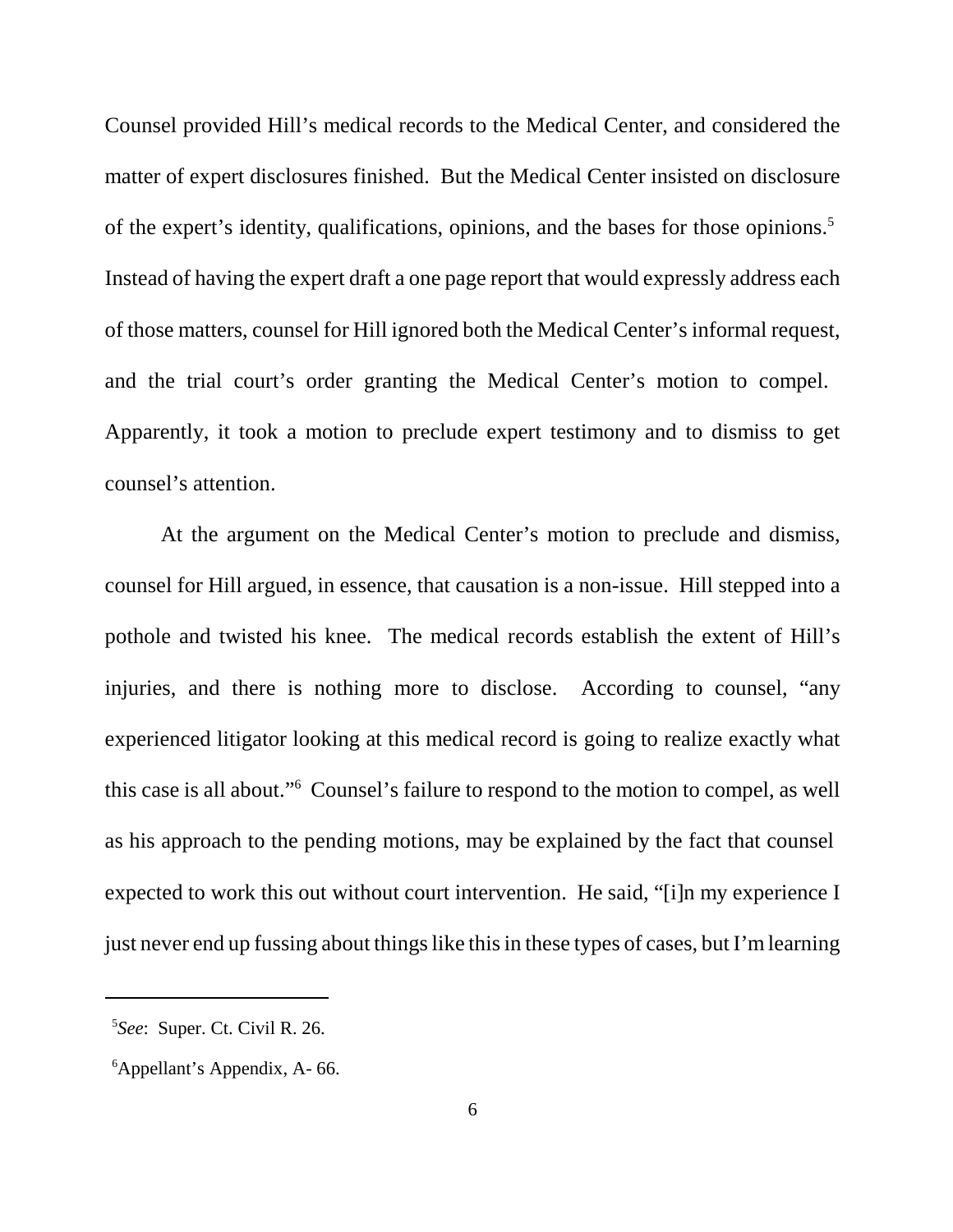some lessons."<sup>7</sup> Since the court thought expert disclosures were worth "fussing about," counsel asked for permission to elaborate on the materials already provided:

Counsel for Hill:

Well, if what I've provided to the Court is not satisfactory . . . , then in the overall interest of justice and accomplishing a fair result for the plaintiff I would certainly ask that the Court permit me to elaborate on what's contained in this medical record . . . .

The Court:

What do you mean by elaborate?

Counsel for Hill:

I don't know right now, because the language I suppose could be turned around a little bit and made more explicit. But there isn't going to be any new information that's meaningful to anybody.<sup>8</sup>

The trial court concluded, from these and similar statements, that "counsel declined

the Court's potential invitation for additional time to produce an expert's opinion to

the effect that Defendants' alleged negligence caused the instant injuries . . . ."<sup>9</sup>

7 *Ibid.*

<sup>8</sup>Appellant's Appendix, A - 67.

<sup>9</sup>*Hill v. DuShuttle, et al.,* 2011 WL 2623349 at \*3 (Del. Super.).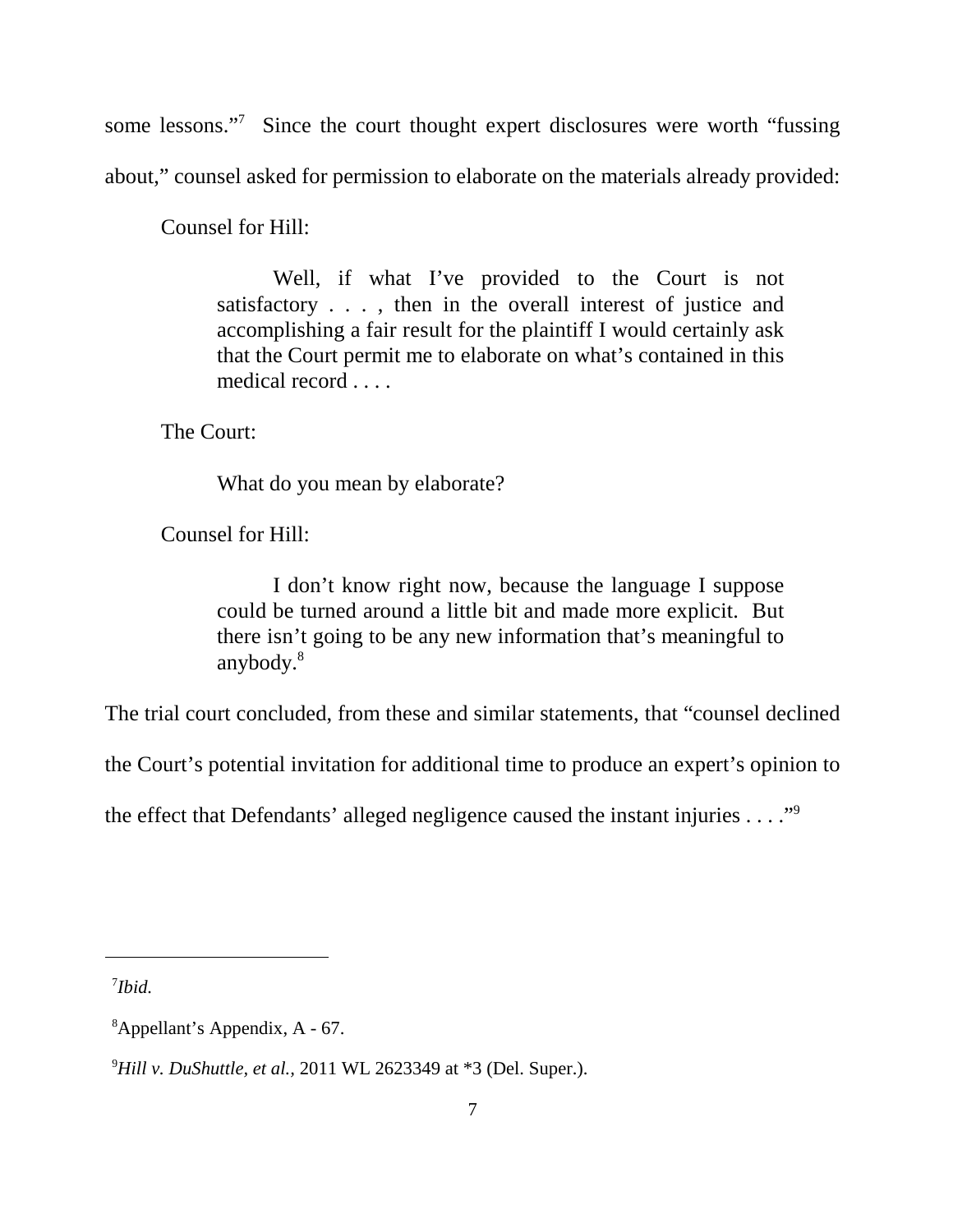In *Drejka v. Hitchens Tire Service,<sup>10</sup>* this Court addressed a similar fact pattern and held it was an abuse of discretion to preclude expert testimony and dismiss the action. Drejka was injured when a wheel fell off a concrete truck and struck her car. A trial scheduling order required Drejka to file her expert report by January 16, 2009. The report was not filed until May 5, 2009, although Drejka's medical records had been produced long before the discovery deadlines. The trial court excluded the expert report, finding that the two months remaining before trial would not give Hitchens time to rebut the expert's report or adequately prepare for cross-examination.

In reversing, this Court noted that the sanction of dismissal should be imposed only as a last resort. The Court reviewed the manner in which the trial court balanced six factors: (1) the party's personal responsibility; (2) the prejudice to the opposing party; (3) the history of delay; (4) whether the party's conduct was willful or in bad faith; (5) the effectiveness of lesser sanctions; and (6) the meritoriousness of the claim. Drejka had a meritorious claim; there was no evidence of bad faith; she was not personally responsible for her attorney's delay; there was time for the opposing party to complete discovery; and no lesser sanctions had been imposed. Drejka had a history of delay, but that factor, alone, did not justify imposition of the most severe sanction available to the trial court.

<sup>10</sup>15 A.3d 1221 (Del. 2010).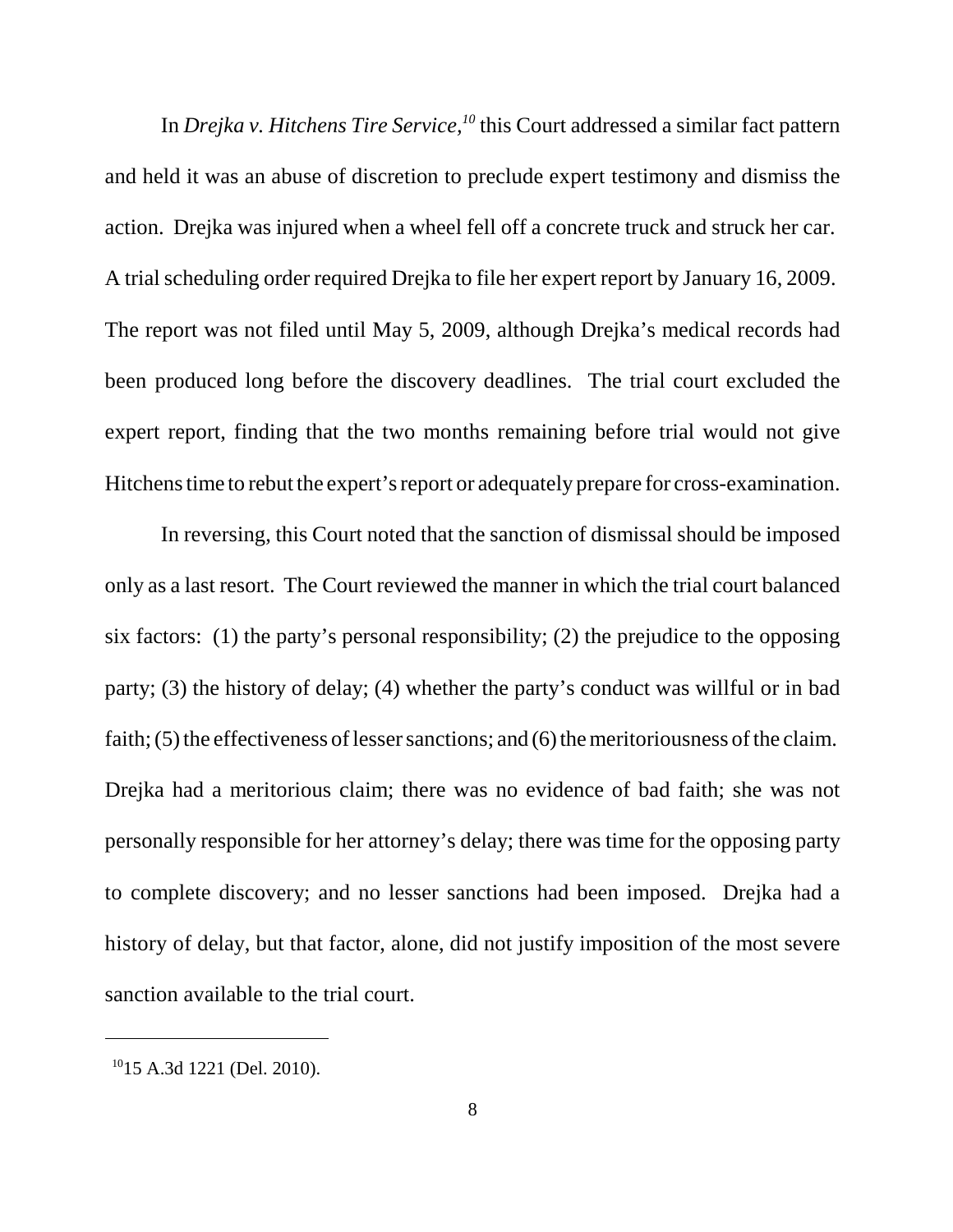The trial court acknowledged "certain potential similarities between *Drejka* and the instant case."<sup>11</sup> Hill, himself, was not responsible for the delay, and there was sufficient time remaining before the trial date to complete discovery. No lesser sanctions had been imposed, and counsel had not acted in bad faith. Although the court never mentioned the meritoriousness of the claim, the record supports such a finding.

These factors all militate against dismissal. But the trial court concluded that, "under the circumstances" dismissal was the appropriate sanction. The trial court focused on three factors in reaching its decision. First, counsel consciously disregarded the trial scheduling order and the later deadline imposed when the court granted the Medical Center's motion to compel. Second, counsel would not commit to the court that he would supply an expert report. Third, counsel's conduct should be severely sanctioned as a deterrent to others.

This Court agrees that counsel's conduct was unacceptable. Even if he truly believed (mistakenly) that nothing more than medical records were required to satisfy Rule 26(b)(4), that belief did not give him license to ignore court orders. Counsel should be severely sanctioned – but the case should not have been dismissed. The trial court found that sanctions other than dismissal would not be effective. It based that

<sup>11</sup>*Hill v. DuShuttle, et al.,* 2011 WL 2623349 at \*5 (Del. Super.).